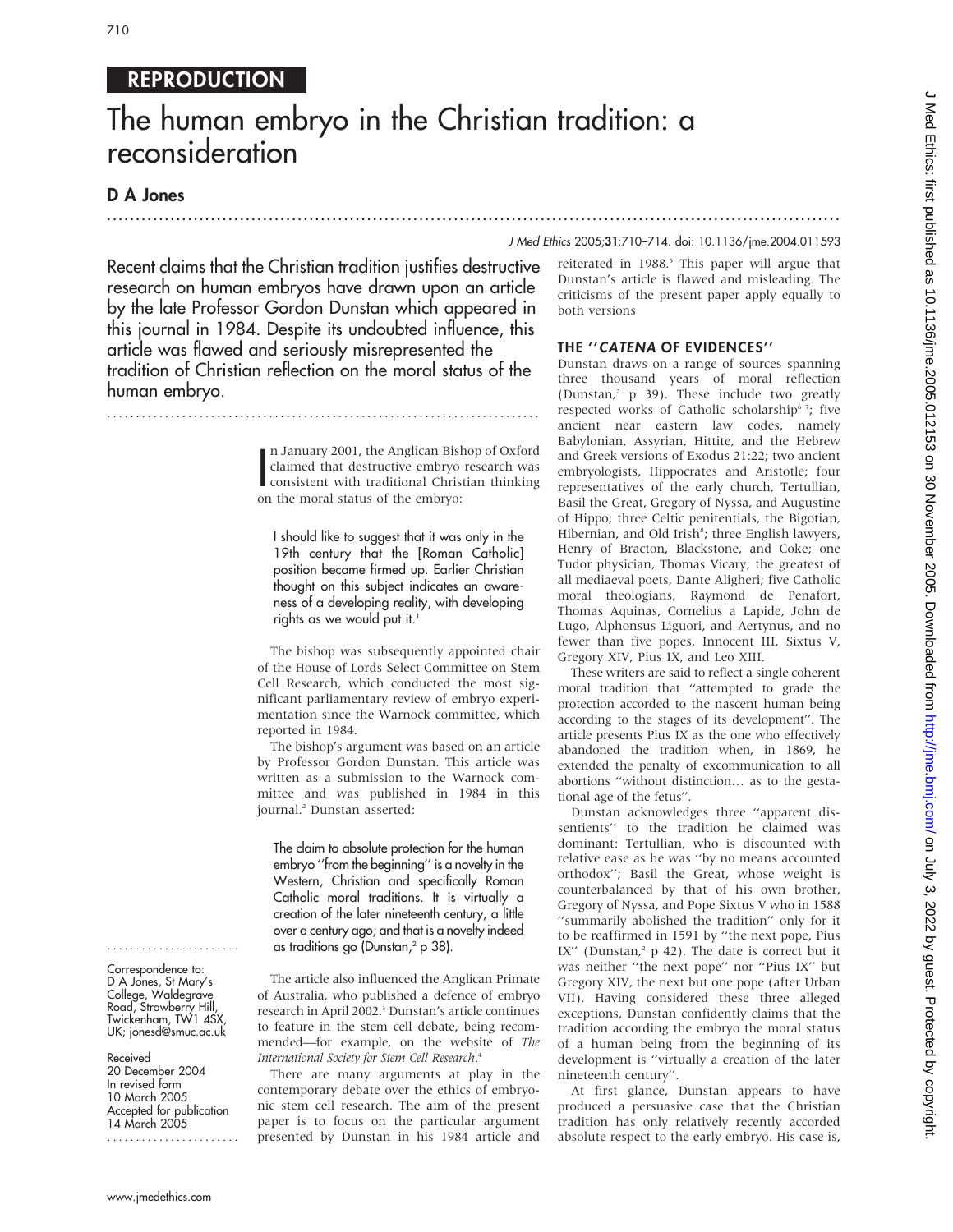however, much weaker than it first appears. Dunstan omits important authorities, relies on flawed sources, and fails to distinguish between divergent categories.

#### TROUBLING OMISSIONS

Professor Dunstan describes Tertullian as a ''dissentient'' for his view that ''to deny birth is to hasten homicide'' (Dunstan, $2$  p 39) but he omits to cite any other figure from the first three centuries of Christianity to show that Tertullian's view was unorthodox. In fact, the first generations of Christians, as represented by The Didache, The letter of Barnabas, Athenagoras and Municius Felix, universally characterised abortion as *homicide*.<sup>9</sup> Their extension of care to the youngest and weakest was in conscious opposition to the prevalent pagan acceptance of abortion and infanticide.<sup>10</sup> Far from adopting a ''graded'' view, all witnesses to the early Christian tradition reject abortion without distinction as to stage of development of the embryo.

Basil the Great is also described as a ''dissentient'', but again Dunstan omits consideration of the particular tradition to which he belongs. Basil was the first Christian canonist to consider a distinction between the ''formed'' and the ''unformed'' embryo and, as Dunstan acknowledges, Basil decisively rejected it. In this he was wholly in conformity with the dominant tradition of church legislation in the first millennium (Elvira (305); Ancyra (314); Basil (375); Lerida (524); Braga (527); Trullo (692); Mainz (847)), which treated abortion as homicide without distinction as to the stage of development of the embryo.<sup>11</sup>

The article contrasts Basil's view with that of his brother, Gregory of Nyssa, who once asserted that it is ''not… possible to style the unformed embryo a human being, but only a potential one" (Dunstan,<sup>2</sup> p 40). This quotation does not, however, refer to a gradation within pregnancy between the formed and unformed embryo but to a distinction between the born and the unborn child. It is from a highly polemical work in which Gregory's characterisation of the unborn is distorted by his desire to criticise the unorthodox beliefs of some Christians in Macedonia. He denied that these Christians were properly baptised and derided them as unformed and ''unborn''. Nevertheless, when Gregory addressed the subject directly, he argued that the unborn child possesses a spiritual soul from conception.12 Far from contradicting Basil's view, Gregory's account of ensoulment strengthens the case for treating abortion as homicide irrespective of the embryo's stage of development.

Professor Dunstan confesses that he ''has not pursued the question'' as to whether Basil's judgment persisted in the Greek churches. This is a rather glaring omission. In fact the Eastern churches never embraced the ''graded'' view that Dunstan presents as the Christian tradition until the nineteenth century.

Dunstan presents Pius IX in 1869 as breaking with received Christian tradition in a desperate attempt to oppose an alleged increase in abortion in the nineteenth century. What is omitted from this picture, among other things, is the revival in the West of the early Christian belief that the spiritual soul is infused at conception. In the sixteenth century both Calvin and Luther came to believe that the soul is present in the embryo from conception.13 In 1621 this belief was advocated within the Catholic tradition by Paolo Zacchia, who was later appointed physician to Innocent X (Jones, $11$  pp 163–4). The view that the soul is present from conception seemed to find further support in a series of scientific discoveries. In 1672 egg follicles were observed under the microscope. In 1677 spermatozoa were observed in the semen. Biologists in the modern era understand the development of the embryo as a continuous process with fertilisation—the fusion of egg and sperm—marking the beginning of a new living being. Dunstan fails to register these relevant advances in biological understanding and, significantly, he cites no medical authors between 1577 and the present.

What Professor Dunstan represents as a ''novelty'' actually represents the earliest Christian tradition as maintained by the churches of the East and as revived in the West during the Reformation. The re-emergence of the early Christian view within the Roman Catholic tradition was the result of the demise of ancient Greek biology in the wake of scientific discoveries in the seventeenth century. The belief that the early embryo deserves the protection due to a human being can hardly, therefore, be dismissed as ''virtually an invention of the late nineteenth century''.

#### FLAWED AUTHORITIES

As well as omitting significant portions of the tradition, Dunstan's case is also flawed in that the authors he quotes with approval relied heavily upon ideas and authorities that are no longer credible. For example, Dunstan emphasises the importance of a passage in one particular Greek translation of the Bible (the ''Septuagint'' translation) which introduced the formed/unformed distinction into the Christian tradition:

And if two men are fighting and strike a pregnant woman and her infant departs not fully formed, he shall be forced to pay a fine: according to whatever the woman's husband shall lay upon him, he shall give with what is fitting. But if it is fully formed, he shall give life for life (Exodus 21:22–23 from the Septuagint translation) (Dunstan, $^2$  p 43).

Dunstan admits, however, that this translation marks a ''significant departure'' from the original Hebrew of the passage. The original Hebrew text contains no reference to formed or unformed, but distinguishes penalties according to whether the departure of the infant from the womb results in "serious harm". The Septuagint version of this passage is thus a mistranslation, shaped not by the underlying Hebrew but by what Dunstan acknowledges is ''an outmoded'' Greek embryology (Dunstan, $2$  p 43).

This unfortunate mistranslation had an extensive influence on later writers. Dunstan quotes a passage from Augustine to the effect that killing an unformed embryo is not homicide:

If what is brought forth is unformed but at this stage some sort of living, shapeless thing, then the law of homicide would not apply, for it could not be said that there was a living soul in that body, for it lacks sense, if it be such as is not yet formed and therefore not yet endowed with sense (Dunstan,2 p 40).

Nevertheless, Augustine's attitude is more ambiguous than it might seem and this becomes evident if we examine this passage more closely. This is made difficult because, unaccountably and without warning the reader, Dunstan has deleted a whole line from the middle of the passage. After "living, shapeless thing" Augustine adds the qualification ''since the great question of the soul is not to be rushed into rashly with a thoughtless opinion''. This raises the issue of the origin of the soul, a question which Augustine discusses in many of his writings. Augustine remained open to the view that the soul was generated by the parents, as this seemed to explain the inheritance of original sin. This view implies that the soul is present from conception. By deleting the line Dunstan conceals the fact that Augustine's account of the origin of soul is in tension with the rest of this passage. Indeed, earlier in the article Dunstan explicitly acknowledges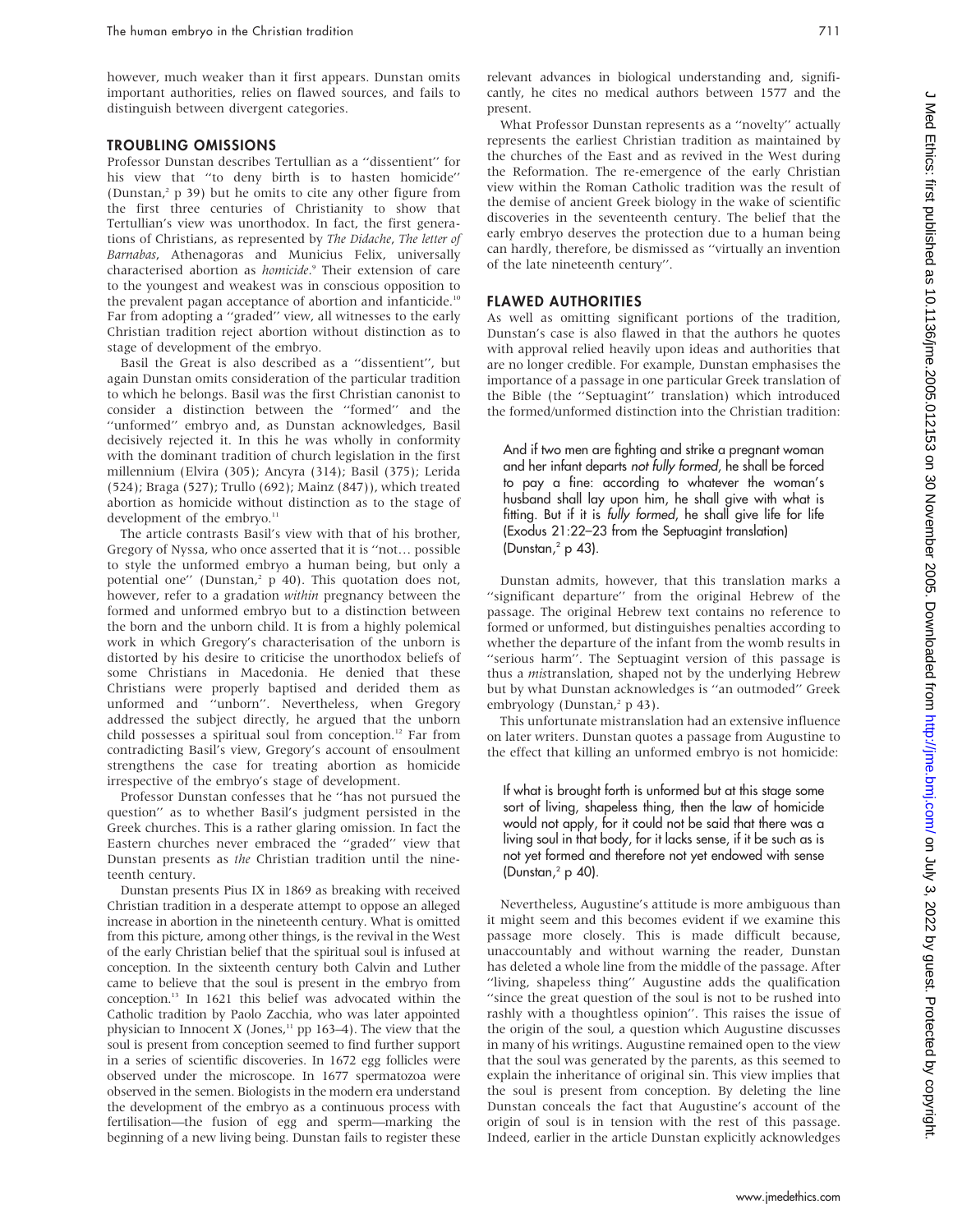that the view that the soul is given by the parents, as Tertullian held, ''add[s] importance to the early embryo'' (Dunstan, $2$  p 40).

If Augustine is keen to resist the ''rash'' or ''thoughtless'' rejection of the presence of the soul in the early embryo, why does he state that abortion of an unformed embryo is not homicide? He says this because he is constrained by a translation of scripture which applies the punishment ''life for life'' only for abortion of a formed infant. Seeking some way of resolving this tension, Augustine suggests that, while the soul may be present in the unformed embryo, it would not yet be a ''living soul'' (anima viva) because it would not be endowed with sense. This explanation is hardly satisfying. If there is a soul in the unformed embryo then, even if it is dormant, it is surely alive. Augustine struggles and fails to make sense of a text that we now know to be a mistranslation. Apart from commenting on this one text he never suggested that the embryo was less than fully human. In particular, he continued to think that the soul might be generated by the parents and, thus, might be present in the embryo from conception.<sup>14 15</sup> <sup>16</sup>

In the thirteenth century, the doctrine of ''delayed ensoulment'' became prevalent among Western Christians not only because of the Septuagint but also through the direct influence of the biological works of Aristotle. Aristotle stated that the body was formed at forty days after conception for males and at ninety days for females.<sup>17</sup> Many Christians inferred that ensoulment happened at this point. One prominent example is Thomas Aquinas. Dunstan provides six quotations in which Aquinas affirms delayed ensoulment, of which three explicitly mention Aristotle. These references inevitably raise the question whether Aquinas's conclusions were reliant upon Aristotle's biology, and, if so, what weight can be given to them in a modern context. For example, Aquinas took from Aristotle the belief that the embryo was shaped by the power of the male parent acting through vital spirits in the seed.

#### The formation of the body is caused by the generative power, not of that which is generated [the embryo], but of the father generating from seed.<sup>18</sup>

For Aquinas, the power of something follows from its nature. If the power to develop into a man were inherent in the embryo then it would already possess a human nature. In the light of modern genetics, however, it is undeniable that the power of development is inherent in the embryo. The embryo is shaped, not by the father acting at a distance, but by the embryo's own genetic nature. Thus, if we apply Aquinas's principles to modern biology, it seems that the embryo must possess a human nature, and hence a human soul, from fertilisation.

The ''graded'' view that Dunstan finds in Augustine and Aquinas can be traced directly to the regrettable influence of a mistranslation of scripture and to an erroneous ancient biology. Where significant thinkers from the past such as these relied on mistaken authorities we cannot give much credence to their particular conclusions. We can, however, still profit by considering their general method and approach in combining the best available scientific knowledge with enduring philosophical and ethical principles. It is noteworthy that, even though they were influenced by the Septuagint and by Aristotle's biology, other elements in the thought of Augustine and Aquinas suggest that the embryo possesses a spiritual soul from conception.14–16 19 20

# CONFUSED DISTINCTIONS

A final flaw in Dunstan's article is that it confuses different theological, legal and moral categories and, on the basis of this, supposes that various writers would support actions which in fact they explicitly rejected. For example, Dunstan cites an important legal decision of Innocent III which introduced the ensouled/not ensouled distinction into Western canon law. It is important to note, however, that this decision was narrowly concerned with the technical question of irregularity: whether a monk whose actions inadvertently caused a miscarriage should be barred from becoming a cleric. With respect to penance, early abortion was regarded as homicide. This is made clear in a passage of Raymond de Penafort quoted in the article.

## If however [the embryo] is not ensouled, [abortion] is not said to be homicide so far as concerns irregularity, but it is accounted homicide in regard to penance [emphasis added] (Dunstan, $^2$  p 40).

Penance is the expression of sorrow for sin, and the level of penance expresses the moral seriousness of the sin. Thus, in the middle ages, causing abortion was morally equated with homicide whatever the stage of development of the embryo. Mediaeval Christians who believed that the unformed embryo was not yet a human being did not accord it the status of an irrational animal. They saw the early embryo as an already living creature whom God was preparing to receive a spiritual soul. This approach is evident—for example, in the writings of Bonaventure (d 1274), who stated that destroying an embryo before ensoulment constitutes homicide, not according to the definition of homicide (ratione homicidii) but according to the malice of homicide (maleficii). This Commentary on the Sentences 4.31.4, by Bonaventure, is quoted by Delmaille in the Dictionnaire de droit canonique (Naz, $^7$  p 1536). Since the seventeenth century Catholic theologians have increasingly come to think that the soul is present from the beginning of development. Interestingly, however, even the most recent official teaching has shied away from defining this as a matter of doctrine. Rather, what has been emphasised throughout Christian history is that the embryo should be *treated as* a person.<sup>21</sup>

Dunstan asserts that in 1588, Pope Sixtus V ''summarily abolished the tradition which attached culpability to the development of the fetus''. As noted above, however, the tradition prior to this point did not invoke the stage of development of the embryo to determine the penance for abortion and hence its moral culpability. It was Pope Gregory XIV in 1591 who introduced the relative novelty of using ensoulment to determine canonical penance on abortion, though he still maintained that abortion before this point was a grave sin. When the law was amended by Pius IX in 1869, it was in fact brought closer to what it had been in the time of Raymond of Penafort.

It is essential to note that none of the canon legal changes of the last thousand years invoked the stage of development to determine whether the embryo should be protected. Deliberate and direct destruction of the embryo was always viewed as a grave offence. Thus those elements from the tradition identified by Dunstan, which support taking embryo destruction as a less serious crime than homicide nevertheless give no precedent for the approval, sanctioning or actively facilitating of embryo destruction. As licensing destructive research on human embryos for the sake of medical progress involves just such positive approval it cannot be justified, or at least not on the basis of the Christian tradition.

In summary:

• The earliest Christian witnesses and the churches of the east generally regard the destruction of the human embryo as homicide.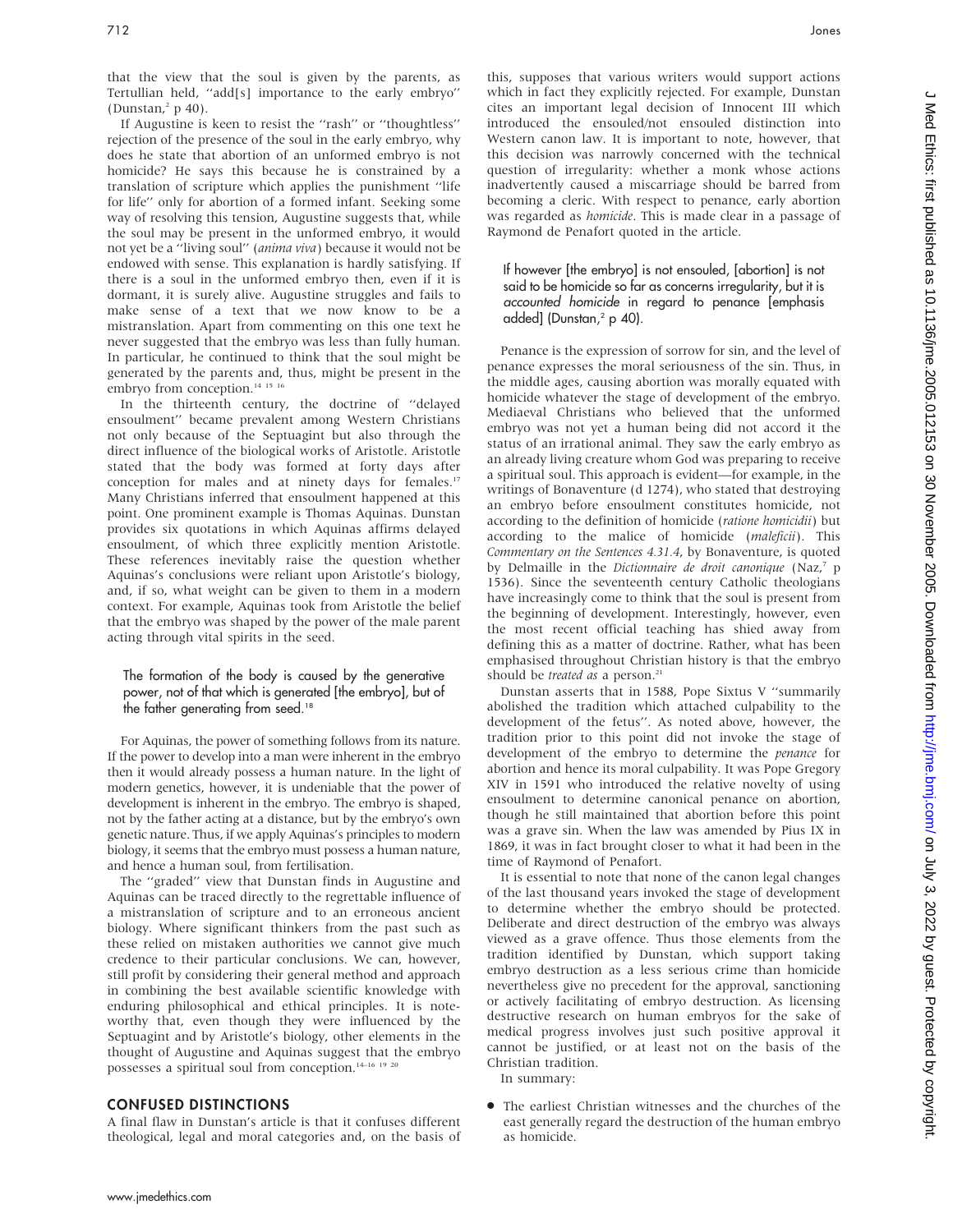- N Belief in ''delayed ensoulment'' among mediaeval Western Christians was founded on a mistranslation of scripture and on an outmoded embryology.
- N Even when the doctrine of delayed ensoulment was believed, Christians continued to extend moral and legal protection to the human embryo from the beginning.

All the authorities cited by Professor Dunstan in favour of embryo research in fact regarded the deliberate destruction of the early embryo as homicide or as something at least analogous to homicide. None sanctioned the intentional destruction of unborn lives at any stage of development. Dunstan's thesis that the Christian tradition lends support to destructive research on early human embryos simply turns history on its head! While it is regrettable that this fallacy has been uncritically restated by the Bishop of Oxford and by the Primate of Australia, it is encouraging to see it squarely contradicted by the Archbishop of Canterbury, among others: my article, ''A theologian's brief'', was written as a submission to the House of Lords Select Committee on Stem Cell Research and was endorsed by a number of theologians, including Rowan Williams, at that time Bishop of Monmouth.<sup>22</sup>

#### **REFERENCES**

- 1 House of Commons official report (Hansard) 2001 January 22; 621: cols 35– 7, (No 16.).
- 2 Dunstan GR. The moral status of the human embryo: a tradition recalled. J Med Ethics 1984;1:38–44.
- 3 Carnley P. Such is life. The Bulletin, 2002 Apr 16, 36–8.
- 4 www.isscr.org/scientists/ethics.htm (accessed 15 Jun 2005).
- 5 Dunstan GR. The human embryo in the Western moral tradition. In: Dunstan GR, Sellars MJ, eds. The status of the human embryo. London: King Edwards Hospital Fund, 1988:50.
- 6 Vacant A, Mangenot E, eds. Dictionnaire de theologie catholique. Paris: Larouzey et Ane, 1903.
- 7 Naz R, ed. Dictionnaire de droit canonique. Paris: Larouzey et Ane, 1938.
- 8 Bieler I. The Irish penitentials. Dublin: Institute for Advanced Studies, 1963.
- 9 Gorman MJ. Abortion and the early church: Christian, Jewish and pagan attitudes in the GrecoRoman world. New York: Paulist Press, 1982:47–62.
- 10 Carrick P. Medical ethics in the ancient world. Washington DC: Georgetown University Press, 2001:117–46.
- 11 Jones DA. The soul of the embryo. London: Continuum, 2004:62-5.
- 12 Gregory of Nyssa. On the making of man. In: Wilson, HA, eds. A select library of Nicene and postNicene fathers of the Christian church, series 1 vol 5. Edinburgh: T & T Clark, 1980:29.6.
- 13 Williams GH. Religious residues and presuppositions in the American debate on abortion Theol Stud 1970;31:10–75.
- 14 Augustine. On free choice of the will [trans Williams T]. Indianapolis, IN: Hackett Pub Co Inc, 1993:3.20.
- 15 Augustine. Letter 143. In: Schaff P, ed. A select library of Nicene and postNicene fathers of the Christian church, series 1 vol 1. Edinburgh: T & T Clark, 1980.
- 16 Augustine. On the soul and its origin. A select library of Nicene and postNicene fathers of the Christian church, series 1 vol 5. Edinburgh: T & T Clark, 1980.
- 17 Aristotle. History of animals books vii–x. In: Balm DM, ed. *Aristotle vol xi.*<br>London: Loeb Classical Library, 1991, 7.3, 583b, 3–23.<br>18 Summa theologiae [trans the fathers of the English Dominican Province, Allen,<br>Tex
- 
- 19 Heaney S. Aquinas and the presence of the human rational soul in the early embryo. Thomist 1992;56:19–48. 20 Haldane J, Lee P. Aquinas, the embryo and the ethics of abortion. Philosophy
- 2003;78:255–78. 21 Congregation for the Doctrine of the Faith. Donum vitae. Rome:
- Congregation for the Doctrine of the Faith, 1987:I.1.
- 22 Jones DA. A theologian's brief: on the place of the human embryo within the Christian tradition and the theological principles for evaluating its moral status. Ethics Med 2001;17:143–53.

## Christianity and the human embryo

# Response to: The human embryo in the Christian tradition

...................................................................................

.......................................................................................

R Gill

# Perhaps the gradualist position on abortion has re-emerged repeatedly because it corresponds to pastoral experience

t one level David Albert Jones's<br>
the high reputation of the late<br>
Corden Dunstan first too andiagraphy paper is very successful. Despite Gordon Dunstan, first as a mediaeval historian, then as an ethicist of considerable influence within the Anglican church, and finally as a pioneer medical ethicist, his crucial 1984 article appears to be overdrawn. Some caution is now needed before endorsing his claim that the Christian tradition according the embryo the full moral status of a human person from conception is ''virtually a creation of the later nineteenth century''. Dr Jones produces a wealth of historical scholarship to challenge it.

At another level, however, Dr Jones is not concerned about nuancing a historical claim but about demonstrating that ''licensing destructive research on human embryos for the sake of medical progress…cannot be justified…on the basis of the Christian tradition".<sup>1</sup> Unfortunately there is quite a large gap between these two claims. Manifestly ''the Christian tradition'' is not a unified tradition even within Jones's own historical account. He admits himself that the Roman Catholic tradition diverged at times from what he clearly regards as the norm (especially its ''perennial'' theologian, Thomas Aquinas). And he is less than frank in admitting that many Reformed Christians would discount all Christian tradition except that of the Bible. To insist that it was an error in the Greek translation of Exodus 21.22–23 that was responsible for Aquinas's view, combined with faulty Greek biology, is to miss both the point

that nobody before the discovery of DNA could give an adequate biological account of human generation and the point that the Bible does not actually discuss the precise point when the embryo achieves the full moral status of a human person (let alone when it might be said to have a soul that survives death).

In fact, Dr Jones's paper does not even discount the opening quotation from the Bishop of Oxford. On Dr Jones's own account, there was a ''re-emergence of the early Christian view within the Roman Catholic tradition''. Also, in earlier Christian thought (notably Aquinas and, on one occasion at least, Augustine) there was ''an awareness of a developing reality''. Where he differs from the Bishop of Oxford is in his assumption that this ''re-emergence'' was the authentic tradition and that its opposite, based upon a developing reality, was an error. Quite a number of other Catholic and Evangelical Christians share this assumption, but others do not and it does not derive unambiguously from the historical (let alone biblical) evidence.

Gordon Dunstan's own ethical position was also considerably more complicated than Dr Jones suggests. He helped to shape the cautious Anglican support for the legalisation of abortion in the 1960s, but by 1974 he was already expressing considerable reservations: